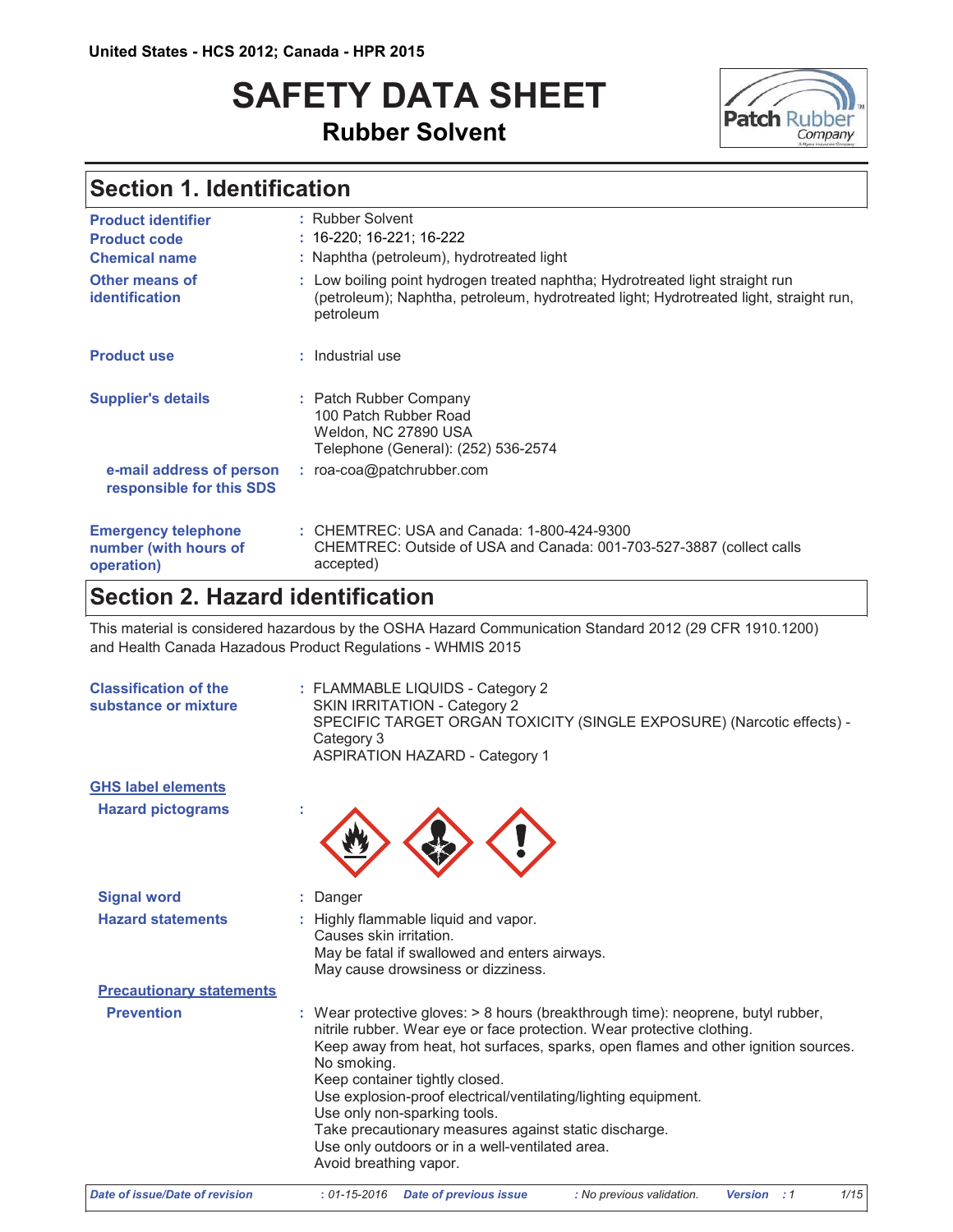## **Section 2. Hazard identification**

|                                                                      | Wash hands thoroughly after handling.                                                                                                                                                                                                                                                                                                                                                                                                                                                                   |
|----------------------------------------------------------------------|---------------------------------------------------------------------------------------------------------------------------------------------------------------------------------------------------------------------------------------------------------------------------------------------------------------------------------------------------------------------------------------------------------------------------------------------------------------------------------------------------------|
| <b>Response</b>                                                      | : IF INHALED: Remove person to fresh air and keep comfortable for breathing. Call a<br>POISON CENTER or physician if you feel unwell.<br>IF SWALLOWED: Immediately call a POISON CENTER or physician. Do NOT<br>induce vomiting.<br>IF ON SKIN (or hair): Take off immediately all contaminated clothing. Rinse skin<br>with water.<br>IF ON SKIN: Wash with plenty of soap and water. Take off contaminated clothing<br>and wash it before reuse.<br>If skin irritation occurs: Get medical attention. |
| <b>Storage</b>                                                       | : Store locked up.<br>Store in a well-ventilated place. Keep cool.                                                                                                                                                                                                                                                                                                                                                                                                                                      |
| <b>Disposal</b>                                                      | : Dispose of contents and container in accordance with all local, regional, national<br>and international regulations.                                                                                                                                                                                                                                                                                                                                                                                  |
| Other hazards which do not : None known.<br>result in classification |                                                                                                                                                                                                                                                                                                                                                                                                                                                                                                         |

### Section 3. Composition/information on ingredients

| Substance/mixture                              | : UVCB                                                                                                                                                                               |
|------------------------------------------------|--------------------------------------------------------------------------------------------------------------------------------------------------------------------------------------|
| <b>Chemical name</b>                           | : Naphtha (petroleum), hydrotreated light                                                                                                                                            |
| <b>Other means of</b><br><b>identification</b> | : Low boiling point hydrogen treated naphtha; Hydrotreated light straight run<br>(petroleum); Naphtha, petroleum, hydrotreated light; Hydrotreated light, straight run,<br>petroleum |

| <b>CAS number/other identifiers</b> |                    |                                  |
|-------------------------------------|--------------------|----------------------------------|
| <b>CAS</b> number                   | $: 64742 - 49 - 0$ |                                  |
| <b>Product code</b>                 |                    | $: 16 - 220: 16 - 221: 16 - 222$ |

| <b>Ingredient name</b>                  | $%$ (w/w)  | <b>CAS number</b> |
|-----------------------------------------|------------|-------------------|
| Naphtha (petroleum), hydrotreated light | 100        | 64742-49-0        |
| heptane                                 | $30 - 45$  | 142-82-5          |
| 3-methylhexane                          | $0 - 30$   | 589-34-4          |
| Methylcyclohexane                       | $0 - 20$   | 108-87-2          |
| 2-Methylhexane                          | $ 0 - 15 $ | 591-76-4          |
| 2,3-dimethylpentane                     | $0 - 5$    | 565-59-3          |
| 3-Ethylpentane                          | $0 - 5$    | 617-78-7          |

There are no additional ingredients present which, within the current knowledge of the supplier and in the concentrations applicable, are classified as hazardous to health or the environment and hence require reporting in this section.

Occupational exposure limits, if available, are listed in Section 8.

## **Section 4. First-aid measures**

**Description of necessary first aid measures** 

Eye contact

Immediately flush eyes with plenty of water, occasionally lifting the upper and lower eyelids. Check for and remove any contact lenses. Continue to rinse for at least 10 minutes. Get medical attention.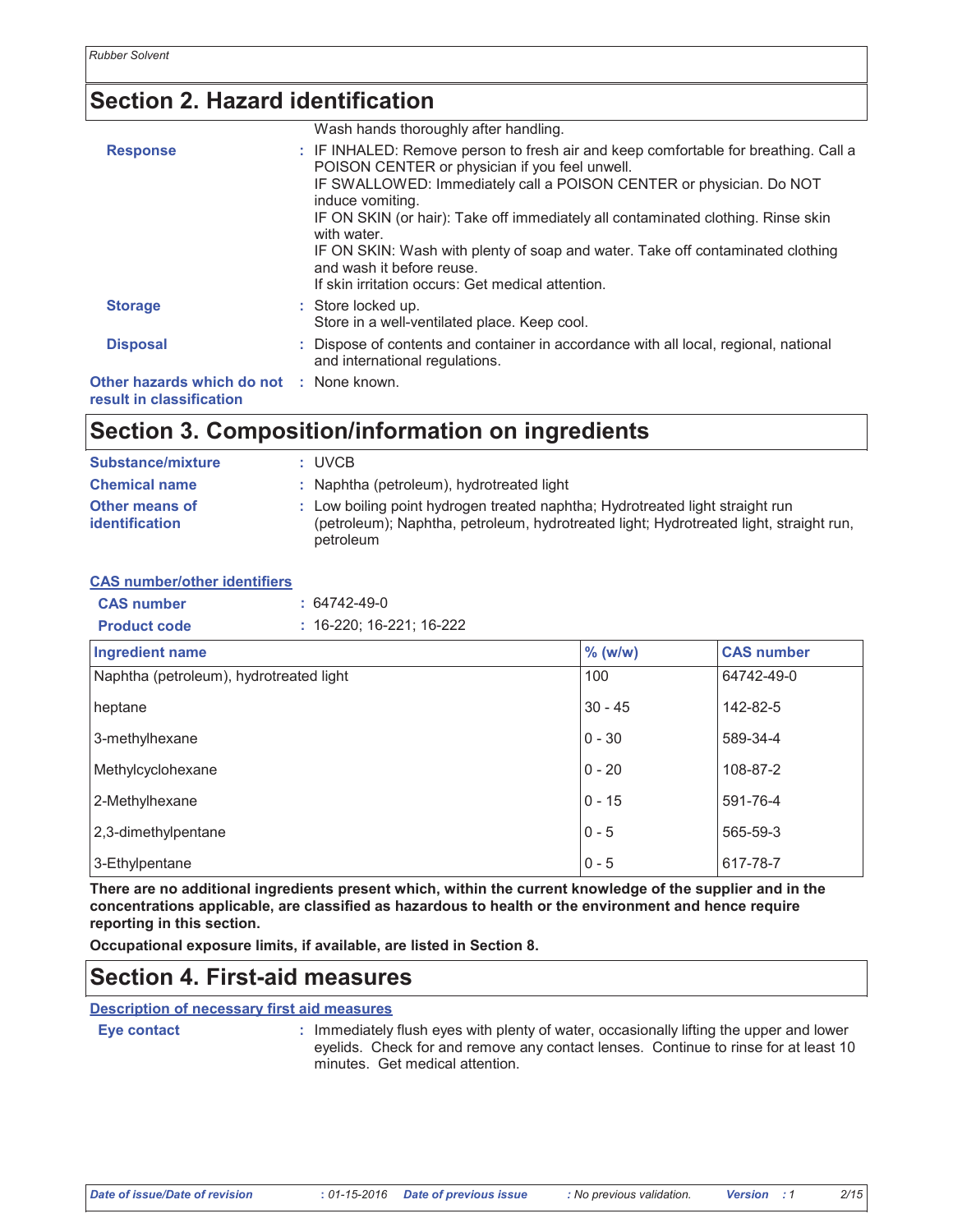# Section 4. First-aid measures

| <b>Inhalation</b>   | : Remove victim to fresh air and keep at rest in a position comfortable for breathing.<br>If it is suspected that fumes are still present, the rescuer should wear an appropriate<br>mask or self-contained breathing apparatus. If not breathing, if breathing is irregular<br>or if respiratory arrest occurs, provide artificial respiration or oxygen by trained<br>personnel. It may be dangerous to the person providing aid to give mouth-to-mouth<br>resuscitation. Get medical attention. If necessary, call a poison center or physician.<br>If unconscious, place in recovery position and get medical attention immediately.<br>Maintain an open airway. Loosen tight clothing such as a collar, tie, belt or<br>waistband.                                                                                                         |
|---------------------|-------------------------------------------------------------------------------------------------------------------------------------------------------------------------------------------------------------------------------------------------------------------------------------------------------------------------------------------------------------------------------------------------------------------------------------------------------------------------------------------------------------------------------------------------------------------------------------------------------------------------------------------------------------------------------------------------------------------------------------------------------------------------------------------------------------------------------------------------|
| <b>Skin contact</b> | : Flush contaminated skin with plenty of water. Remove contaminated clothing and<br>shoes. Continue to rinse for at least 10 minutes. Get medical attention. Wash<br>clothing before reuse. Clean shoes thoroughly before reuse.                                                                                                                                                                                                                                                                                                                                                                                                                                                                                                                                                                                                                |
| <b>Ingestion</b>    | : Get medical attention immediately. Call a poison center or physician. Wash out<br>mouth with water. Remove dentures if any. Remove victim to fresh air and keep at<br>rest in a position comfortable for breathing. If material has been swallowed and the<br>exposed person is conscious, give small quantities of water to drink. Stop if the<br>exposed person feels sick as vomiting may be dangerous. Aspiration hazard if<br>swallowed. Can enter lungs and cause damage. Do not induce vomiting. If<br>vomiting occurs, the head should be kept low so that vomit does not enter the lungs.<br>Never give anything by mouth to an unconscious person. If unconscious, place in<br>recovery position and get medical attention immediately. Maintain an open airway.<br>Loosen tight clothing such as a collar, tie, belt or waistband. |

#### Most important symptoms/effects, acute and delayed

| <b>Potential acute health effects</b> |                                                                                                                                                                                                                                                                                                                         |  |  |  |  |
|---------------------------------------|-------------------------------------------------------------------------------------------------------------------------------------------------------------------------------------------------------------------------------------------------------------------------------------------------------------------------|--|--|--|--|
| <b>Eye contact</b>                    | : May cause eye irritation.                                                                                                                                                                                                                                                                                             |  |  |  |  |
| <b>Inhalation</b>                     | : Can cause central nervous system (CNS) depression. May cause drowsiness or<br>dizziness.                                                                                                                                                                                                                              |  |  |  |  |
| <b>Skin contact</b>                   | : Causes skin irritation.                                                                                                                                                                                                                                                                                               |  |  |  |  |
| <b>Ingestion</b>                      | : Can cause central nervous system (CNS) depression. May be fatal if swallowed<br>and enters airways.                                                                                                                                                                                                                   |  |  |  |  |
| Over-exposure signs/symptoms          |                                                                                                                                                                                                                                                                                                                         |  |  |  |  |
| <b>Eye contact</b>                    | : Adverse symptoms may include the following:<br>pain or irritation<br>watering<br>redness                                                                                                                                                                                                                              |  |  |  |  |
| <b>Inhalation</b>                     | : Adverse symptoms may include the following:<br>nausea or vomiting<br>headache<br>drowsiness/fatigue<br>dizziness/vertigo<br>unconsciousness                                                                                                                                                                           |  |  |  |  |
| <b>Skin contact</b>                   | : Adverse symptoms may include the following:<br>irritation<br>redness                                                                                                                                                                                                                                                  |  |  |  |  |
| <b>Ingestion</b>                      | : Adverse symptoms may include the following:<br>nausea or vomiting                                                                                                                                                                                                                                                     |  |  |  |  |
|                                       | Indication of immediate medical attention and special treatment needed, if necessary                                                                                                                                                                                                                                    |  |  |  |  |
| <b>Notes to physician</b>             | : Treat symptomatically. Contact poison treatment specialist immediately if large<br>quantities have been ingested or inhaled. Aspiration hazard if swallowed. Can enter<br>lungs and cause damage.                                                                                                                     |  |  |  |  |
| <b>Specific treatments</b>            | : No specific treatment.                                                                                                                                                                                                                                                                                                |  |  |  |  |
| <b>Protection of first-aiders</b>     | : No action shall be taken involving any personal risk or without suitable training. If it<br>is suspected that fumes are still present, the rescuer should wear an appropriate<br>mask or self-contained breathing apparatus. It may be dangerous to the person<br>providing aid to give mouth-to-mouth resuscitation. |  |  |  |  |
| <b>Date of issue/Date of revision</b> | 3/15<br>$: 01 - 15 - 2016$<br><b>Date of previous issue</b><br>: No previous validation.<br>Version : 1                                                                                                                                                                                                                 |  |  |  |  |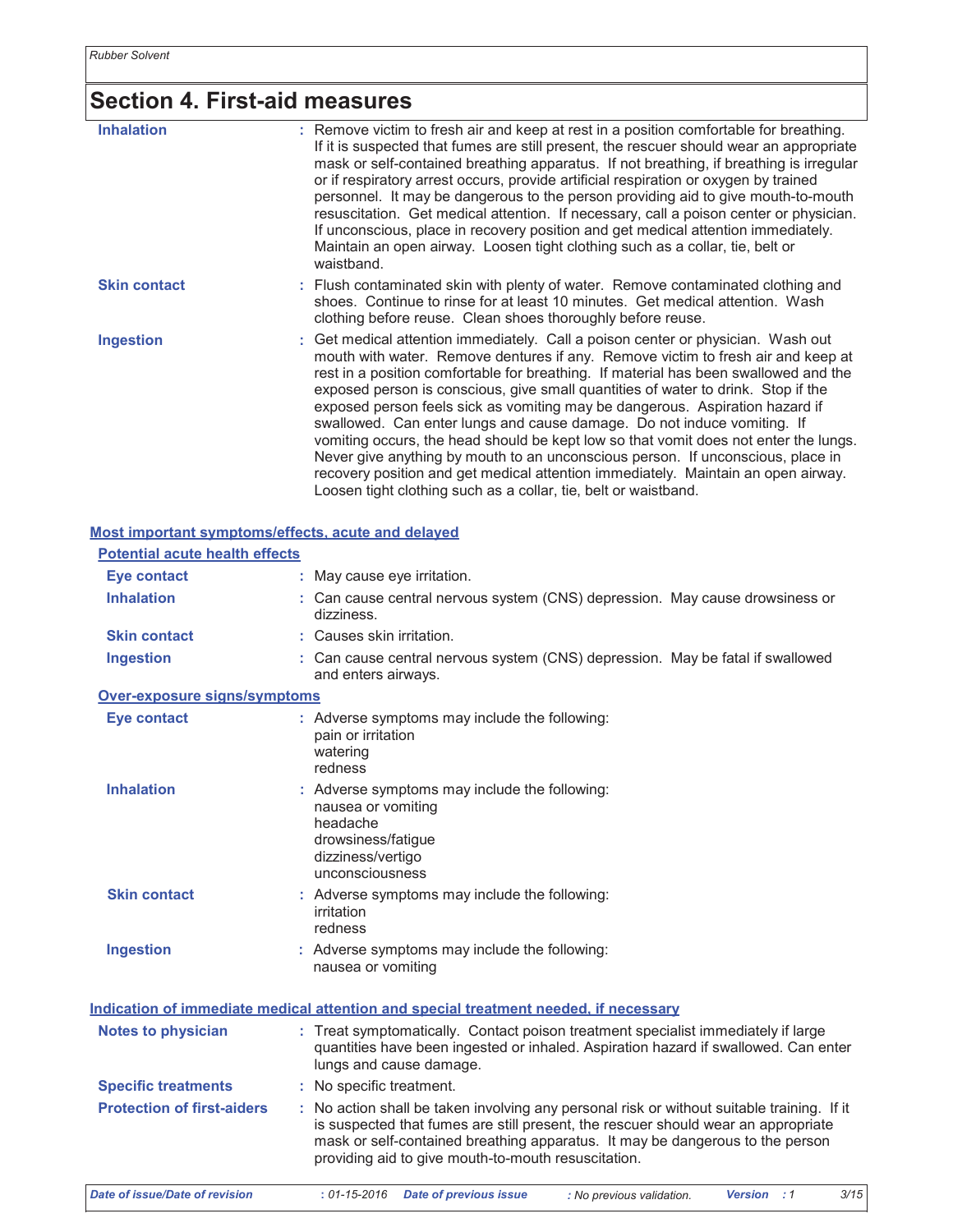### **Section 4. First-aid measures**

See toxicological information (Section 11)

## **Section 5. Fire-fighting measures**

| <b>Extinguishing media</b>                               |                                                                                                                                                                                                                                                                                                                                                                                                                                                                                                                                                  |
|----------------------------------------------------------|--------------------------------------------------------------------------------------------------------------------------------------------------------------------------------------------------------------------------------------------------------------------------------------------------------------------------------------------------------------------------------------------------------------------------------------------------------------------------------------------------------------------------------------------------|
| <b>Suitable extinguishing</b><br>media                   | : Use dry chemical, $CO2$ , water spray (fog) or foam.                                                                                                                                                                                                                                                                                                                                                                                                                                                                                           |
| <b>Unsuitable extinguishing</b><br>media                 | : Do not use water jet.                                                                                                                                                                                                                                                                                                                                                                                                                                                                                                                          |
| <b>Specific hazards arising</b><br>from the chemical     | : Highly flammable liquid and vapor. In a fire or if heated, a pressure increase will<br>occur and the container may burst, with the risk of a subsequent explosion. Vapors<br>may accumulate in low or confined areas or travel a considerable distance to a<br>source of ignition and flash back. Vapors may form explosive mixtures with air.<br>Runoff to sewer may create fire or explosion hazard. Fire water contaminated with<br>this material must be contained and prevented from being discharged to any<br>waterway, sewer or drain. |
| <b>Hazardous thermal</b><br>decomposition products       | : Decomposition products may include the following materials:<br>carbon dioxide<br>carbon monoxide<br>smoke<br>fumes or vapor                                                                                                                                                                                                                                                                                                                                                                                                                    |
| <b>Special protective actions</b><br>for fire-fighters   | : Promptly isolate the scene by removing all persons from the vicinity of the incident if<br>there is a fire. No action shall be taken involving any personal risk or without<br>suitable training. Move containers from fire area if this can be done without risk.<br>Use water spray to keep fire-exposed containers cool.                                                                                                                                                                                                                    |
| <b>Special protective</b><br>equipment for fire-fighters | : Fire-fighters should wear appropriate protective equipment and self-contained<br>breathing apparatus (SCBA) with a full face-piece operated in positive pressure<br>mode                                                                                                                                                                                                                                                                                                                                                                       |

## Section 6. Accidental release measures

|                                                              | <b>Personal precautions, protective equipment and emergency procedures</b>                                                                                                                                                                                                                                                                                                                                                                                                                      |
|--------------------------------------------------------------|-------------------------------------------------------------------------------------------------------------------------------------------------------------------------------------------------------------------------------------------------------------------------------------------------------------------------------------------------------------------------------------------------------------------------------------------------------------------------------------------------|
| For non-emergency<br>personnel                               | : No action shall be taken involving any personal risk or without suitable training.<br>Evacuate surrounding areas. Keep unnecessary and unprotected personnel from<br>entering. Do not touch or walk through spilled material. Shut off all ignition sources.<br>No flares, smoking or flames in hazard area. Avoid breathing vapor or mist.<br>Provide adequate ventilation. Wear appropriate respirator when ventilation is<br>inadequate. Put on appropriate personal protective equipment. |
|                                                              | For emergency responders : If specialized clothing is required to deal with the spillage, take note of any<br>information in Section 8 on suitable and unsuitable materials.<br>See also the information in "For non-emergency personnel".                                                                                                                                                                                                                                                      |
| <b>Environmental precautions</b>                             | : Avoid dispersal of spilled material and runoff and contact with soil, waterways,<br>drains and sewers. Inform the relevant authorities if the product has caused<br>environmental pollution (sewers, waterways, soil or air). Water polluting material.<br>May be harmful to the environment if released in large quantities.                                                                                                                                                                 |
| <b>Methods and materials for containment and cleaning up</b> |                                                                                                                                                                                                                                                                                                                                                                                                                                                                                                 |
| <b>Small spill</b>                                           | : Stop leak if without risk. Move containers from spill area. Use spark-proof tools and<br>explosion-proof equipment. Ensure that the equipment is adequately grounded.<br>Absorb with an inert material and place in an appropriate waste disposal container.<br>Dispose of via a licensed waste disposal contractor.                                                                                                                                                                          |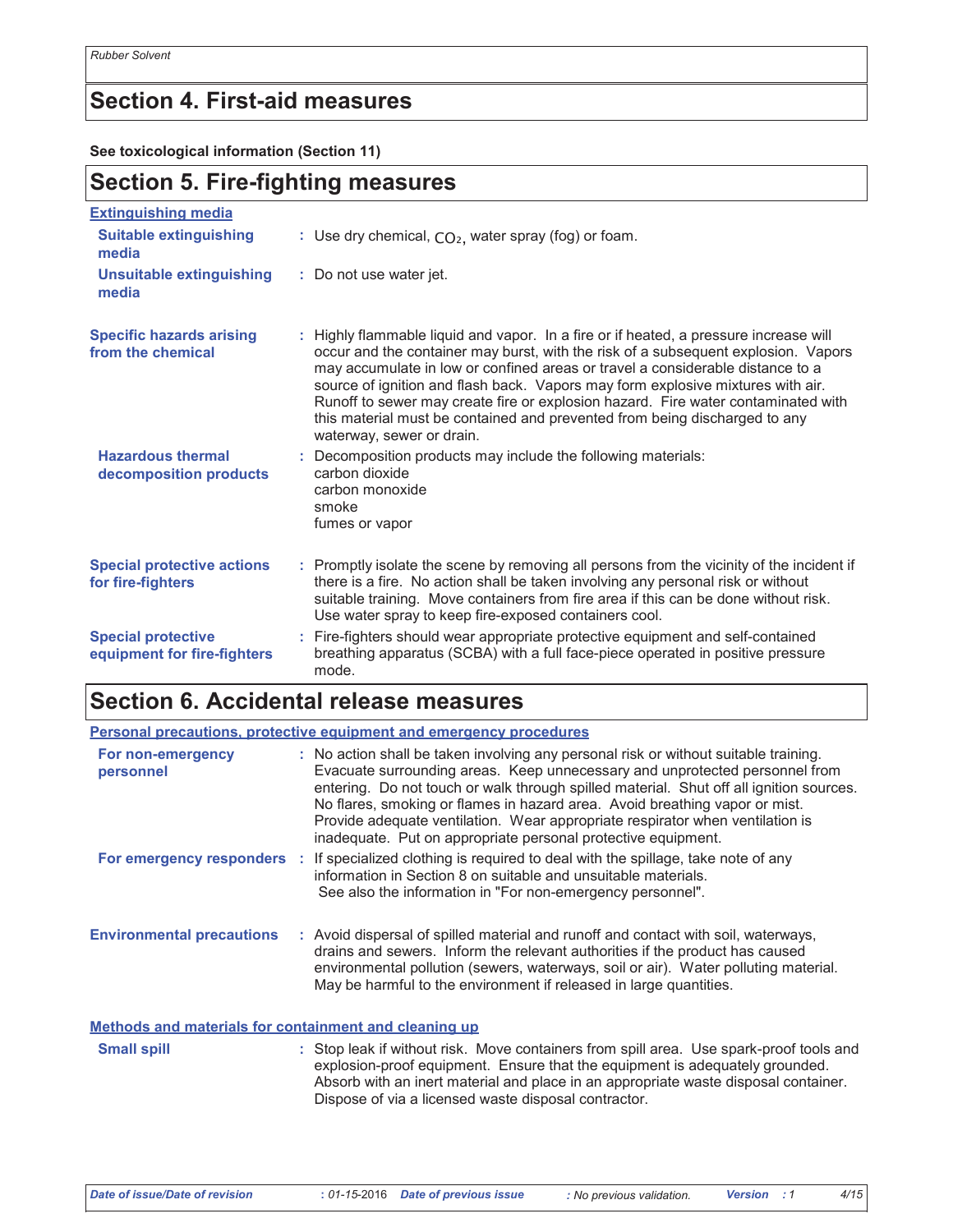### **Section 6. Accidental release measures**

**Large spill** 

: Stop leak if without risk. Move containers from spill area. Use spark-proof tools and explosion-proof equipment. Ensure that the equipment is adequately grounded. Approach release from upwind. Prevent entry into sewers, water courses, basements or confined areas. Wash spillages into an effluent treatment plant or proceed as follows. Contain and collect spillage with non-combustible, absorbent material e.g. sand, earth, vermiculite or diatomaceous earth and place in container for disposal according to local regulations (see Section 13). Dispose of via a licensed waste disposal contractor. Contaminated absorbent material may pose the same hazard as the spilled product. Note: see Section 1 for emergency contact information and Section 13 for waste disposal. For large spills, dike spilled material or otherwise contain it to ensure runoff does not reach a waterway.

## Section 7. Handling and storage

#### **Precautions for safe handling**

| <b>Protective measures</b>                                                       | : Put on appropriate personal protective equipment (see Section 8). Do not swallow.<br>Avoid contact with eyes, skin and clothing. Avoid breathing vapor or mist. Avoid<br>release to the environment. Use only with adequate ventilation. Wear appropriate<br>respirator when ventilation is inadequate. Do not enter storage areas and confined<br>spaces unless adequately ventilated. Keep in the original container or an approved<br>alternative made from a compatible material, kept tightly closed when not in use.<br>Store and use away from heat, sparks, open flame or any other ignition source. Use<br>explosion-proof electrical (ventilating, lighting and material handling) equipment.<br>Use only non-sparking tools. Take precautionary measures against electrostatic<br>discharges. Empty containers retain product residue and can be hazardous. Do not<br>reuse container. |
|----------------------------------------------------------------------------------|-----------------------------------------------------------------------------------------------------------------------------------------------------------------------------------------------------------------------------------------------------------------------------------------------------------------------------------------------------------------------------------------------------------------------------------------------------------------------------------------------------------------------------------------------------------------------------------------------------------------------------------------------------------------------------------------------------------------------------------------------------------------------------------------------------------------------------------------------------------------------------------------------------|
| <b>Advice on general</b><br>occupational hygiene                                 | : Eating, drinking and smoking should be prohibited in areas where this material is<br>handled, stored and processed. Workers should wash hands and face before<br>eating, drinking and smoking. Remove contaminated clothing and protective<br>equipment before entering eating areas. See also Section 8 for additional<br>information on hygiene measures.                                                                                                                                                                                                                                                                                                                                                                                                                                                                                                                                       |
| <b>Conditions for safe storage,</b><br>including any<br><b>incompatibilities</b> | Store in accordance with local regulations. Store in a segregated and approved<br>area. Store in original container protected from direct sunlight in a dry, cool and well-<br>ventilated area, away from incompatible materials (see Section 10) and food and<br>drink. Store locked up. Eliminate all ignition sources. Separate from oxidizing<br>materials. Keep container tightly closed and sealed until ready for use. Containers<br>that have been opened must be carefully resealed and kept upright to prevent<br>leakage. Do not store in unlabeled containers. Use appropriate containment to<br>avoid environmental contamination.                                                                                                                                                                                                                                                     |

### Section 8. Exposure controls/personal protection

#### **Control parameters**

#### **Occupational exposure limits**

| <b>Ingredient name</b>                     |                    |                        | <b>Exposure limits</b>                                                                                                                                                                                                                                                                                                                                                                                                              |                                     |  |
|--------------------------------------------|--------------------|------------------------|-------------------------------------------------------------------------------------------------------------------------------------------------------------------------------------------------------------------------------------------------------------------------------------------------------------------------------------------------------------------------------------------------------------------------------------|-------------------------------------|--|
| United States Occupational Exposure Limits |                    |                        |                                                                                                                                                                                                                                                                                                                                                                                                                                     |                                     |  |
| Naphtha (petroleum), hydrotreated light    |                    |                        | None.                                                                                                                                                                                                                                                                                                                                                                                                                               |                                     |  |
| n-Heptane                                  |                    |                        | <b>ACGIH TLV (United States, 4/2014).</b><br>TWA: 400 ppm 8 hours.<br>TWA: 1640 mg/m <sup>3</sup> 8 hours.<br>STEL: 500 ppm 15 minutes.<br>STEL: 2050 mg/m <sup>3</sup> 15 minutes.<br>TWA: 85 ppm 10 hours.<br>TWA: 350 mg/m <sup>3</sup> 10 hours.<br>CEIL: 440 ppm 15 minutes.<br>CEIL: 1800 mg/m <sup>3</sup> 15 minutes.<br>OSHA PEL (United States, 2/2013).<br>TWA: 500 ppm 8 hours.<br>TWA: 2000 mg/m <sup>3</sup> 8 hours. | NIOSH REL (United States, 10/2013). |  |
| Date of issue/Date of revision             | $: 01 - 15 - 2016$ | Date of previous issue | : No previous validation.                                                                                                                                                                                                                                                                                                                                                                                                           | 5/15<br><b>Version</b> : 1          |  |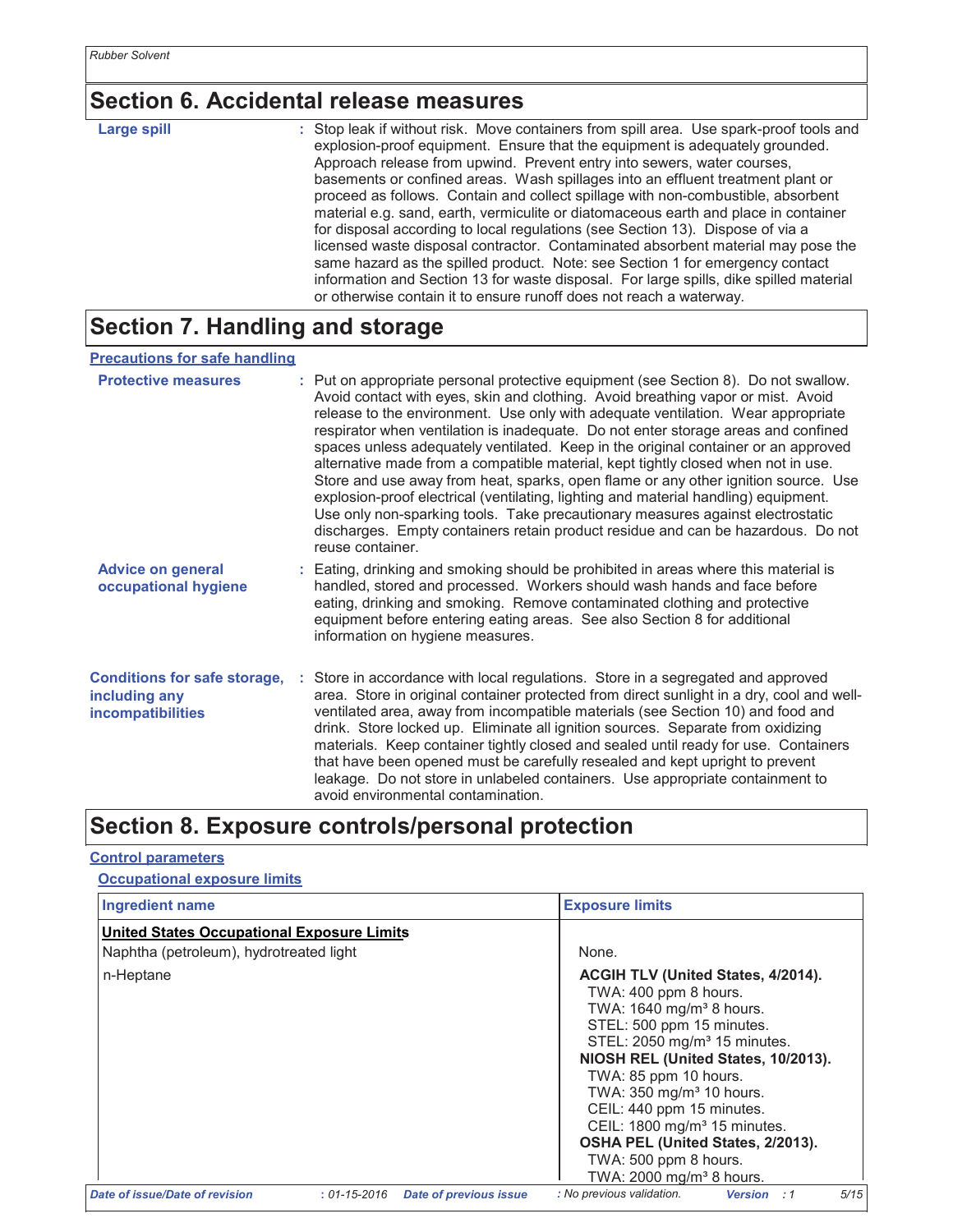### Section 8. Exposure controls/personal protection

| 3-methylhexane                                                                        | <b>ACGIH TLV (United States, 4/2014).</b><br>TWA: 400 ppm 8 hours.                                                                                                                                                                                                                                                                                                                                                                                                                                                                                                                                                                                                                                     |
|---------------------------------------------------------------------------------------|--------------------------------------------------------------------------------------------------------------------------------------------------------------------------------------------------------------------------------------------------------------------------------------------------------------------------------------------------------------------------------------------------------------------------------------------------------------------------------------------------------------------------------------------------------------------------------------------------------------------------------------------------------------------------------------------------------|
|                                                                                       | TWA: 1640 mg/m <sup>3</sup> 8 hours.<br>STEL: 500 ppm 15 minutes.<br>STEL: 2050 mg/m <sup>3</sup> 15 minutes.                                                                                                                                                                                                                                                                                                                                                                                                                                                                                                                                                                                          |
| Methylcyclohexane                                                                     | ACGIH TLV (United States, 4/2014).<br>TWA: 400 ppm 8 hours.<br>TWA: 1610 mg/m <sup>3</sup> 8 hours.<br>NIOSH REL (United States, 10/2013).<br>TWA: 400 ppm 10 hours.<br>TWA: 1600 mg/m <sup>3</sup> 10 hours.<br>OSHA PEL (United States, 2/2013).<br>TWA: 500 ppm 8 hours.<br>TWA: 2000 mg/m <sup>3</sup> 8 hours.                                                                                                                                                                                                                                                                                                                                                                                    |
| 2-Methylhexane                                                                        | ACGIH TLV (United States, 4/2014).<br>TWA: 400 ppm 8 hours.<br>TWA: 1640 mg/m <sup>3</sup> 8 hours.<br>STEL: 500 ppm 15 minutes.<br>STEL: 2050 mg/m <sup>3</sup> 15 minutes.                                                                                                                                                                                                                                                                                                                                                                                                                                                                                                                           |
| 3-Ethylpentane                                                                        | ACGIH TLV (United States, 4/2014).<br>TWA: 400 ppm 8 hours.<br>TWA: 1640 mg/m <sup>3</sup> 8 hours.<br>STEL: 500 ppm 15 minutes.<br>STEL: 2050 mg/m <sup>3</sup> 15 minutes.                                                                                                                                                                                                                                                                                                                                                                                                                                                                                                                           |
| 2,3-Dimethylpentane                                                                   | ACGIH TLV (United States, 4/2014).<br>TWA: 400 ppm 8 hours.<br>TWA: 1640 mg/m <sup>3</sup> 8 hours.<br>STEL: 500 ppm 15 minutes.<br>STEL: 2050 mg/m <sup>3</sup> 15 minutes.                                                                                                                                                                                                                                                                                                                                                                                                                                                                                                                           |
| <b>Canada Occupational Exposure Limits</b>                                            |                                                                                                                                                                                                                                                                                                                                                                                                                                                                                                                                                                                                                                                                                                        |
| heptane                                                                               | CA Alberta Provincial (Canada, 4/2009).<br>15 min OEL: 2050 mg/m <sup>3</sup> 15 minutes.<br>8 hrs OEL: 1640 mg/m <sup>3</sup> 8 hours.<br>8 hrs OEL: 400 ppm 8 hours.<br>15 min OEL: 500 ppm 15 minutes.<br>CA British Columbia Provincial (Canada,<br>$2/2015$ ).<br>TWA: 400 ppm 8 hours.<br>STEL: 500 ppm 15 minutes.<br>CA Ontario Provincial (Canada, 1/2013).<br>TWA: 400 ppm 8 hours.<br>TWA: 1640 mg/m <sup>3</sup> 8 hours.<br>STEL: 500 ppm 15 minutes.<br>STEL: 2050 mg/m <sup>3</sup> 15 minutes.<br>CA Quebec Provincial (Canada, 1/2014).<br>TWAEV: 400 ppm 8 hours.<br>TWAEV: 1640 mg/m <sup>3</sup> 8 hours.<br>STEV: 500 ppm 15 minutes.<br>STEV: 2050 mg/m <sup>3</sup> 15 minutes. |
| 3-methylhexane                                                                        | CA Alberta Provincial (Canada, 4/2009).<br>15 min OEL: 2050 mg/m <sup>3</sup> 15 minutes.<br>8 hrs OEL: 1640 mg/m <sup>3</sup> 8 hours.<br>8 hrs OEL: 400 ppm 8 hours.<br>15 min OEL: 500 ppm 15 minutes.                                                                                                                                                                                                                                                                                                                                                                                                                                                                                              |
| Methylcyclohexane                                                                     | CA Alberta Provincial (Canada, 4/2009).                                                                                                                                                                                                                                                                                                                                                                                                                                                                                                                                                                                                                                                                |
| Date of issue/Date of revision<br>$: 01 - 15 - 2016$<br><b>Date of previous issue</b> | : No previous validation.<br>6/15<br><b>Version</b> : 1                                                                                                                                                                                                                                                                                                                                                                                                                                                                                                                                                                                                                                                |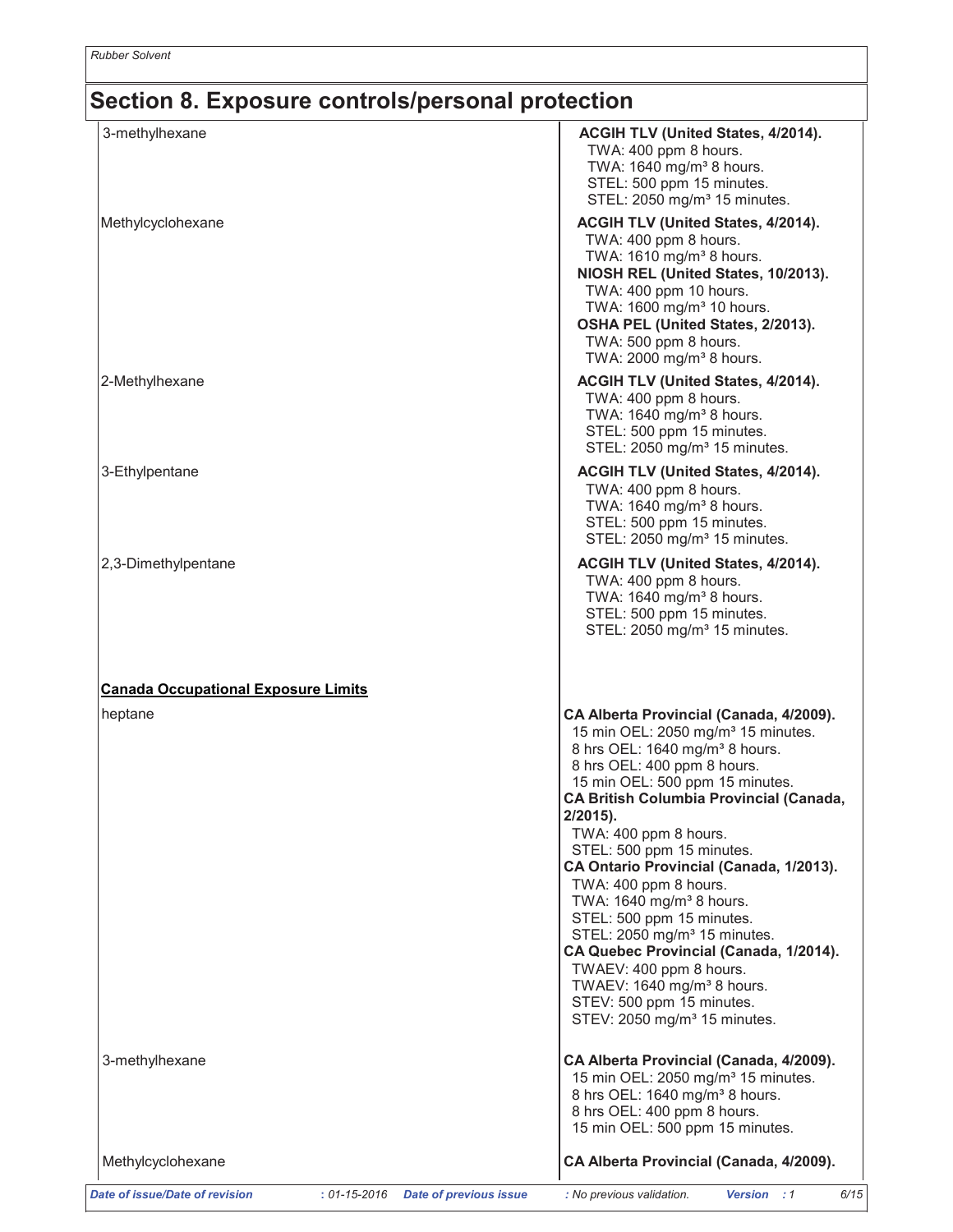### Section 8. Exposure controls/personal protection

|                     | 8 hrs OEL: 400 ppm 8 hours.<br>8 hrs OEL: 1610 mg/m <sup>3</sup> 8 hours.<br><b>CA British Columbia Provincial (Canada,</b><br>$2/2015$ .<br>TWA: 400 ppm 8 hours.<br>CA Ontario Provincial (Canada, 1/2013).<br>TWA: 400 ppm 8 hours.<br>TWA: 1610 mg/m <sup>3</sup> 8 hours.<br>CA Quebec Provincial (Canada, 1/2014).<br>TWAEV: 400 ppm 8 hours.<br>TWAEV: 1610 mg/m <sup>3</sup> 8 hours. |
|---------------------|-----------------------------------------------------------------------------------------------------------------------------------------------------------------------------------------------------------------------------------------------------------------------------------------------------------------------------------------------------------------------------------------------|
| 2-Methylhexane      | CA Alberta Provincial (Canada, 4/2009).<br>15 min OEL: 2050 mg/m <sup>3</sup> 15 minutes.<br>8 hrs OEL: 1640 mg/m <sup>3</sup> 8 hours.<br>8 hrs OEL: 400 ppm 8 hours.<br>15 min OEL: 500 ppm 15 minutes.                                                                                                                                                                                     |
| 2,3-dimethylpentane | CA Alberta Provincial (Canada, 4/2009).<br>15 min OEL: 2050 mg/m <sup>3</sup> 15 minutes.<br>8 hrs OEL: 1640 mg/m <sup>3</sup> 8 hours.<br>8 hrs OEL: 400 ppm 8 hours.<br>15 min OEL: 500 ppm 15 minutes.                                                                                                                                                                                     |
| 3-Ethylpentane      | CA Alberta Provincial (Canada, 4/2009).<br>15 min OEL: 2050 mg/m <sup>3</sup> 15 minutes.<br>8 hrs OEL: 1640 mg/m <sup>3</sup> 8 hours.<br>8 hrs OEL: 400 ppm 8 hours.<br>15 min OEL: 500 ppm 15 minutes.                                                                                                                                                                                     |

| <b>Appropriate engineering</b><br><b>controls</b> |    | : Use only with adequate ventilation. Use process enclosures, local exhaust<br>ventilation or other engineering controls to keep worker exposure to airborne<br>contaminants below any recommended or statutory limits. The engineering controls<br>also need to keep gas, vapor or dust concentrations below any lower explosive<br>limits. Use explosion-proof ventilation equipment.                                                                                                                                                                                                                     |  |  |  |
|---------------------------------------------------|----|-------------------------------------------------------------------------------------------------------------------------------------------------------------------------------------------------------------------------------------------------------------------------------------------------------------------------------------------------------------------------------------------------------------------------------------------------------------------------------------------------------------------------------------------------------------------------------------------------------------|--|--|--|
| <b>Environmental exposure</b><br>controls         | ÷. | Emissions from ventilation or work process equipment should be checked to ensure<br>they comply with the requirements of environmental protection legislation. In some<br>cases, fume scrubbers, filters or engineering modifications to the process<br>equipment will be necessary to reduce emissions to acceptable levels.                                                                                                                                                                                                                                                                               |  |  |  |
| Individual protection measures                    |    |                                                                                                                                                                                                                                                                                                                                                                                                                                                                                                                                                                                                             |  |  |  |
| <b>Hygiene measures</b>                           |    | : Wash hands, forearms and face thoroughly after handling chemical products, before<br>eating, smoking and using the lavatory and at the end of the working period.<br>Appropriate techniques should be used to remove potentially contaminated clothing.<br>Wash contaminated clothing before reusing. Ensure that eyewash stations and<br>safety showers are close to the workstation location.                                                                                                                                                                                                           |  |  |  |
| <b>Eye/face protection</b>                        |    | : Safety eyewear complying with an approved standard should be used when a risk<br>assessment indicates this is necessary to avoid exposure to liquid splashes, mists,<br>gases or dusts. If contact is possible, the following protection should be worn,<br>unless the assessment indicates a higher degree of protection: chemical splash<br>goggles.                                                                                                                                                                                                                                                    |  |  |  |
| <b>Skin protection</b>                            |    |                                                                                                                                                                                                                                                                                                                                                                                                                                                                                                                                                                                                             |  |  |  |
| <b>Hand protection</b>                            |    | : Chemical-resistant, impervious gloves complying with an approved standard should<br>be worn at all times when handling chemical products if a risk assessment indicates<br>this is necessary. Considering the parameters specified by the glove manufacturer,<br>check during use that the gloves are still retaining their protective properties. It<br>should be noted that the time to breakthrough for any glove material may be<br>different for different glove manufacturers. In the case of mixtures, consisting of<br>several substances, the protection time of the gloves cannot be accurately |  |  |  |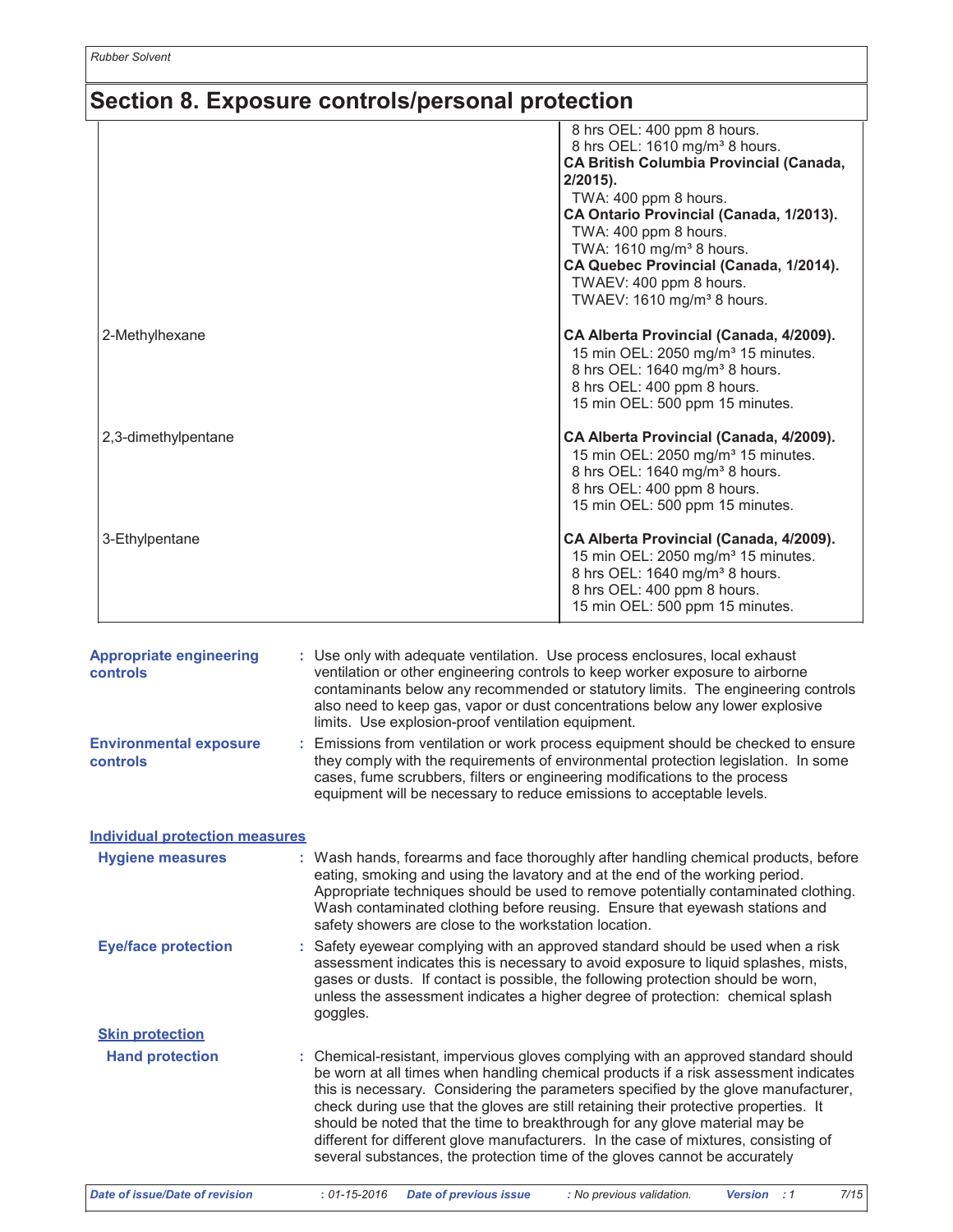### Section 8. Exposure controls/personal protection

estimated.

|                               | > 8 hours (breakthrough time): neoprene, butyl rubber, nitrile rubber                                                                                                                                                                                                                                                                                                                                                             |
|-------------------------------|-----------------------------------------------------------------------------------------------------------------------------------------------------------------------------------------------------------------------------------------------------------------------------------------------------------------------------------------------------------------------------------------------------------------------------------|
| <b>Body protection</b>        | : Personal protective equipment for the body should be selected based on the task<br>being performed and the risks involved and should be approved by a specialist<br>before handling this product. When there is a risk of ignition from static electricity,<br>wear anti-static protective clothing. For the greatest protection from static<br>discharges, clothing should include anti-static overalls, boots and gloves.     |
| <b>Other skin protection</b>  | : Appropriate footwear and any additional skin protection measures should be<br>selected based on the task being performed and the risks involved and should be<br>approved by a specialist before handling this product.                                                                                                                                                                                                         |
| <b>Respiratory protection</b> | : Use a properly fitted, air-purifying or air-fed respirator complying with an approved<br>standard if a risk assessment indicates this is necessary. Respirator selection must<br>be based on known or anticipated exposure levels, the hazards of the product and<br>the safe working limits of the selected respirator. Ensure an MSHA/NIOSH-<br>approved respirator or equivalent is used (applicable for the United States). |

## **Section 9. Physical and chemical properties**

| <b>Appearance</b>                                 |                                                                                                                                                                                                         |
|---------------------------------------------------|---------------------------------------------------------------------------------------------------------------------------------------------------------------------------------------------------------|
| <b>Physical state</b>                             | $:$ Liquid.                                                                                                                                                                                             |
| <b>Color</b>                                      | : Clear.                                                                                                                                                                                                |
| Odor                                              | : Hydrocarbon.                                                                                                                                                                                          |
| <b>Odor threshold</b>                             | $\cdot$ Not available.                                                                                                                                                                                  |
| рH                                                | : Not available.                                                                                                                                                                                        |
| <b>Melting point</b>                              | : -140 to -70°C (-220 to -94°F)                                                                                                                                                                         |
| <b>Boiling point</b>                              | : $90.5556$ to $98.8889^{\circ}$ C (195 to 210°F)                                                                                                                                                       |
| <b>Flash point</b>                                | : Closed cup: $-9.4444^{\circ}$ C (15 $^{\circ}$ F)                                                                                                                                                     |
| <b>Evaporation rate</b>                           | $\therefore$ 4.2 (butyl acetate = 1)                                                                                                                                                                    |
| <b>Flammability (solid, gas)</b>                  | : Not available.                                                                                                                                                                                        |
| Lower and upper explosive<br>(flammable) limits   | $:$ Lower: 1%<br>Upper: 6.7%                                                                                                                                                                            |
| <b>Vapor pressure</b>                             | : 6 kPa (45 mm Hg) [room temperature]<br>47.7 kPa (357.48 mm Hg) [50°C]                                                                                                                                 |
| <b>Vapor density</b>                              | $: 3.5$ [Air = 1]                                                                                                                                                                                       |
| <b>Relative density</b>                           | $: 0.696$ [Water = 1]                                                                                                                                                                                   |
| <b>Solubility</b>                                 | : Insoluble in the following materials: cold water and hot water.                                                                                                                                       |
| <b>Partition coefficient: n-</b><br>octanol/water | $: 2.1 \text{ to } 5$                                                                                                                                                                                   |
| Auto-ignition temperature : 246.1111°C (475°F)    |                                                                                                                                                                                                         |
| <b>Decomposition temperature : Not available.</b> |                                                                                                                                                                                                         |
| <b>Viscosity</b>                                  | : Dynamic (room temperature): $0.32$ mPa $\cdot$ s ( $0.32$ cP)<br>Kinematic (room temperature): 0.0055 cm <sup>2</sup> /s (0.55 cSt)<br>Kinematic (40°C (104°F)): 0.0083 cm <sup>2</sup> /s (0.83 cSt) |

### **Section 10. Stability and reactivity**

| <b>Reactivity</b>                                   | : No specific test data related to reactivity available for this product or its ingredients.                                                                                 |
|-----------------------------------------------------|------------------------------------------------------------------------------------------------------------------------------------------------------------------------------|
| <b>Chemical stability</b>                           | : The product is stable.                                                                                                                                                     |
| <b>Possibility of hazardous</b><br><b>reactions</b> | : Under normal conditions of storage and use, hazardous reactions will not occur.<br>Under normal conditions of storage and use, hazardous polymerization will not<br>occur. |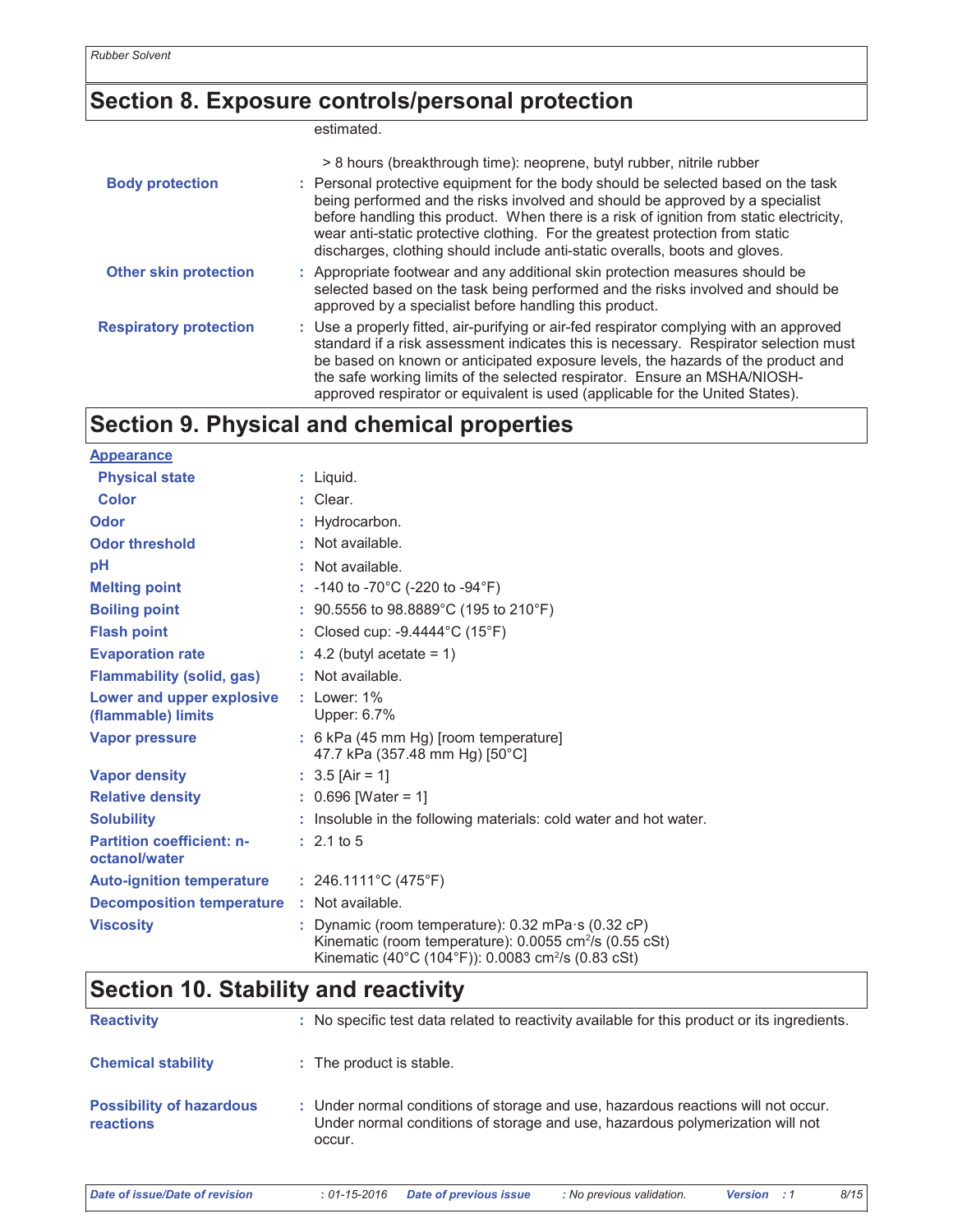## **Section 10. Stability and reactivity**

| <b>Conditions to avoid</b>                 | : Avoid all possible sources of ignition (spark or flame). Do not pressurize, cut, weld,<br>braze, solder, drill, grind or expose containers to heat or sources of ignition. Do not<br>allow vapor to accumulate in low or confined areas. |
|--------------------------------------------|--------------------------------------------------------------------------------------------------------------------------------------------------------------------------------------------------------------------------------------------|
| Incompatible materials                     | : Reactive or incompatible with the following materials:<br>oxidizing materials<br>strong acids                                                                                                                                            |
| <b>Hazardous decomposition</b><br>products | : Under normal conditions of storage and use, hazardous decomposition products<br>should not be produced.                                                                                                                                  |

## **Section 11. Toxicological information**

#### Information on toxicological effects

| <b>Acute toxicity</b>          |                              |                |                |              |             |                              |   |                    |  |
|--------------------------------|------------------------------|----------------|----------------|--------------|-------------|------------------------------|---|--------------------|--|
| <b>Product/ingredient name</b> | <b>Result</b>                |                | <b>Species</b> |              |             | <b>Dose</b>                  |   | <b>Exposure</b>    |  |
| heptane                        | LC50 Inhalation Gas.         |                | Rat            |              |             | 48000 ppm                    |   | 4 hours            |  |
|                                | <b>LC50 Inhalation Vapor</b> |                | Rat            |              | 103 $g/m3$  |                              |   | 4 hours            |  |
| Methylcyclohexane              | LD50 Oral                    |                | Rat            |              | >3200 mg/kg |                              | ۰ |                    |  |
| <b>Irritation/Corrosion</b>    |                              |                |                |              |             |                              |   |                    |  |
| <b>Product/ingredient name</b> | <b>Result</b>                | <b>Species</b> |                | <b>Score</b> |             | <b>Exposure</b>              |   | <b>Observation</b> |  |
| 3-methylhexane                 | Skin - Moderate irritant     |                | Rabbit         |              |             |                              |   |                    |  |
| Methylcyclohexane              | Skin - Mild irritant         |                | Rabbit         |              |             | 24 hours 500<br>Imicroliters |   |                    |  |
|                                | Skin - Moderate irritant     | Rabbit         |                |              |             |                              |   |                    |  |
| 2-Methylhexane                 | Skin - Moderate irritant     | Rabbit         |                |              |             |                              |   |                    |  |
| heptane                        | Skin - Moderate irritant     | Rabbit         |                |              |             | I24 hours                    |   |                    |  |

Rabbit

Skin - Moderate irritant

#### 3-Ethylpentane **Sensitization**

Not available.

#### **Mutagenicity**

Not available.

#### **Carcinogenicity**

Not available.

### **Reproductive toxicity**

Not available.

**Teratogenicity** 

Not available.

#### Specific target organ toxicity (single exposure)

| <b>Name</b>    | <b>Category</b> | <b>Route of</b><br><b>Lexposure</b> | <b>Target organs</b> |
|----------------|-----------------|-------------------------------------|----------------------|
| 3-methylhexane | Category 3      | Not applicable.                     | Narcotic effects     |

Specific target organ toxicity (repeated exposure)

Not available.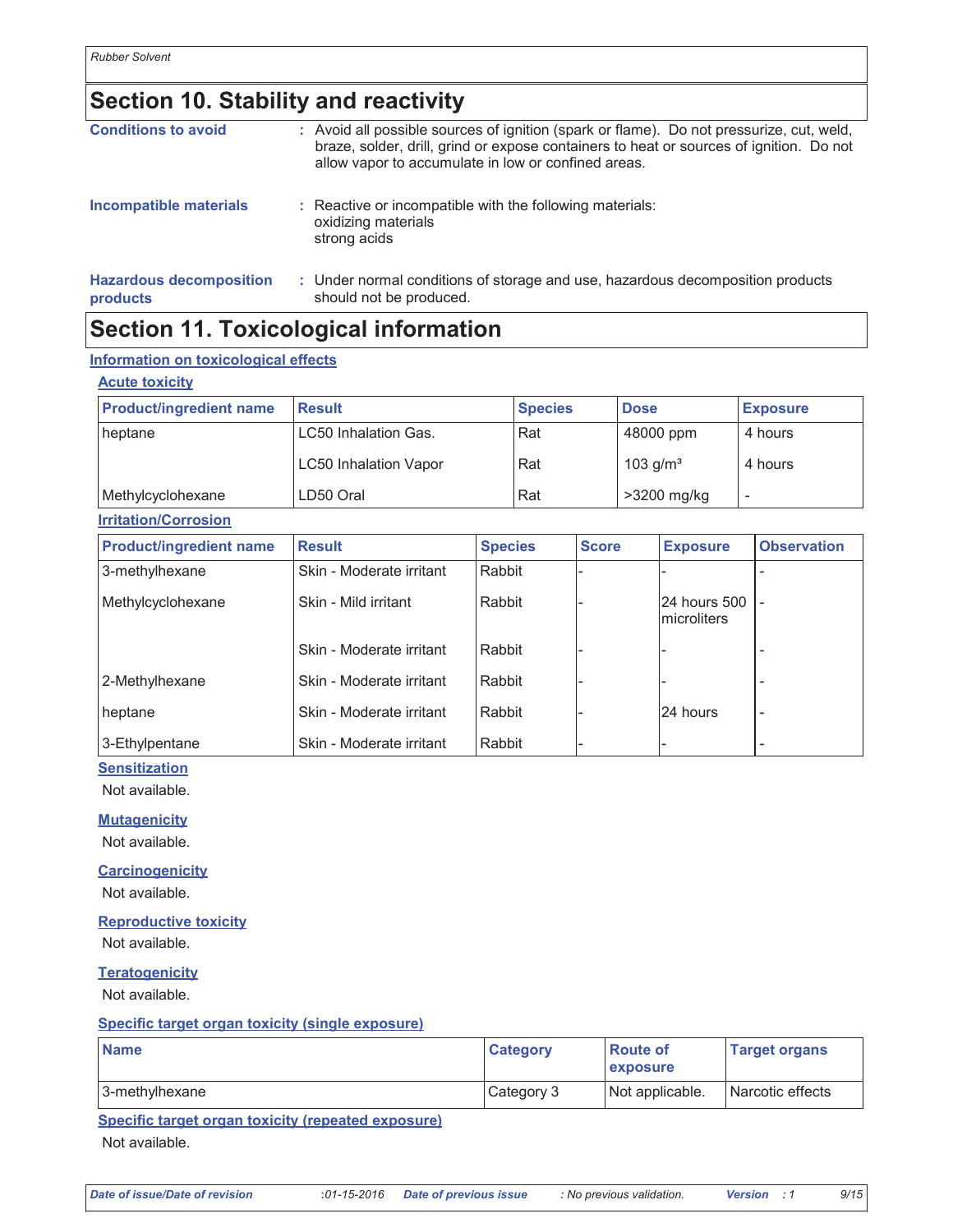# **Section 11. Toxicological information**

**Aspiration hazard** 

| <b>Name</b>                             | Result                                |
|-----------------------------------------|---------------------------------------|
| Naphtha (petroleum), hydrotreated light | <b>ASPIRATION HAZARD - Category 1</b> |
| Heptane                                 | <b>ASPIRATION HAZARD - Category 1</b> |
| 3-Ethylpentane                          | <b>ASPIRATION HAZARD - Category 1</b> |

| Information on the likely<br>routes of exposure | : Routes of entry anticipated: Oral, Dermal, Inhalation, Ocular.                                                                              |
|-------------------------------------------------|-----------------------------------------------------------------------------------------------------------------------------------------------|
| <b>Potential acute health effects</b>           |                                                                                                                                               |
| <b>Eye contact</b>                              | : May cause eye irritation.                                                                                                                   |
| <b>Inhalation</b>                               | : Can cause central nervous system (CNS) depression. May cause drowsiness or<br>dizziness.                                                    |
| <b>Skin contact</b>                             | : Causes skin irritation.                                                                                                                     |
| <b>Ingestion</b>                                | : Can cause central nervous system (CNS) depression. May be fatal if swallowed<br>and enters airways.                                         |
|                                                 | Symptoms related to the physical, chemical and toxicological characteristics                                                                  |
| <b>Eye contact</b>                              | : Adverse symptoms may include the following:<br>pain or irritation<br>watering<br>redness                                                    |
| <b>Inhalation</b>                               | : Adverse symptoms may include the following:<br>nausea or vomiting<br>headache<br>drowsiness/fatigue<br>dizziness/vertigo<br>unconsciousness |
| <b>Skin contact</b>                             | : Adverse symptoms may include the following:<br>irritation<br>redness                                                                        |
| <b>Ingestion</b>                                | : Adverse symptoms may include the following:<br>nausea or vomiting                                                                           |
|                                                 | Delayed and immediate effects and also chronic effects from short and long term exposure                                                      |
| <b>Short term exposure</b>                      |                                                                                                                                               |
| <b>Potential immediate</b><br>effects           | : Not available.                                                                                                                              |
| <b>Potential delayed effects</b>                | : Not available.                                                                                                                              |
| Long term exposure                              |                                                                                                                                               |
| <b>Potential immediate</b><br>effects           | : Not available.                                                                                                                              |
| <b>Potential delayed effects</b>                | : Repeated or prolonged contact with irritants may cause dermatitis.                                                                          |
| <b>Potential chronic health effects</b>         |                                                                                                                                               |
| Not available.                                  |                                                                                                                                               |
| <b>General</b>                                  | : No known significant effects or critical hazards.                                                                                           |
| <b>Carcinogenicity</b>                          | No known significant effects or critical hazards.                                                                                             |
| <b>Mutagenicity</b>                             | : No known significant effects or critical hazards.                                                                                           |

- **Teratogenicity** : No known significant effects or critical hazards.
- **Developmental effects** : No known significant effects or critical hazards.
- **Fertility effects** : No known significant effects or critical hazards.

 $10/15$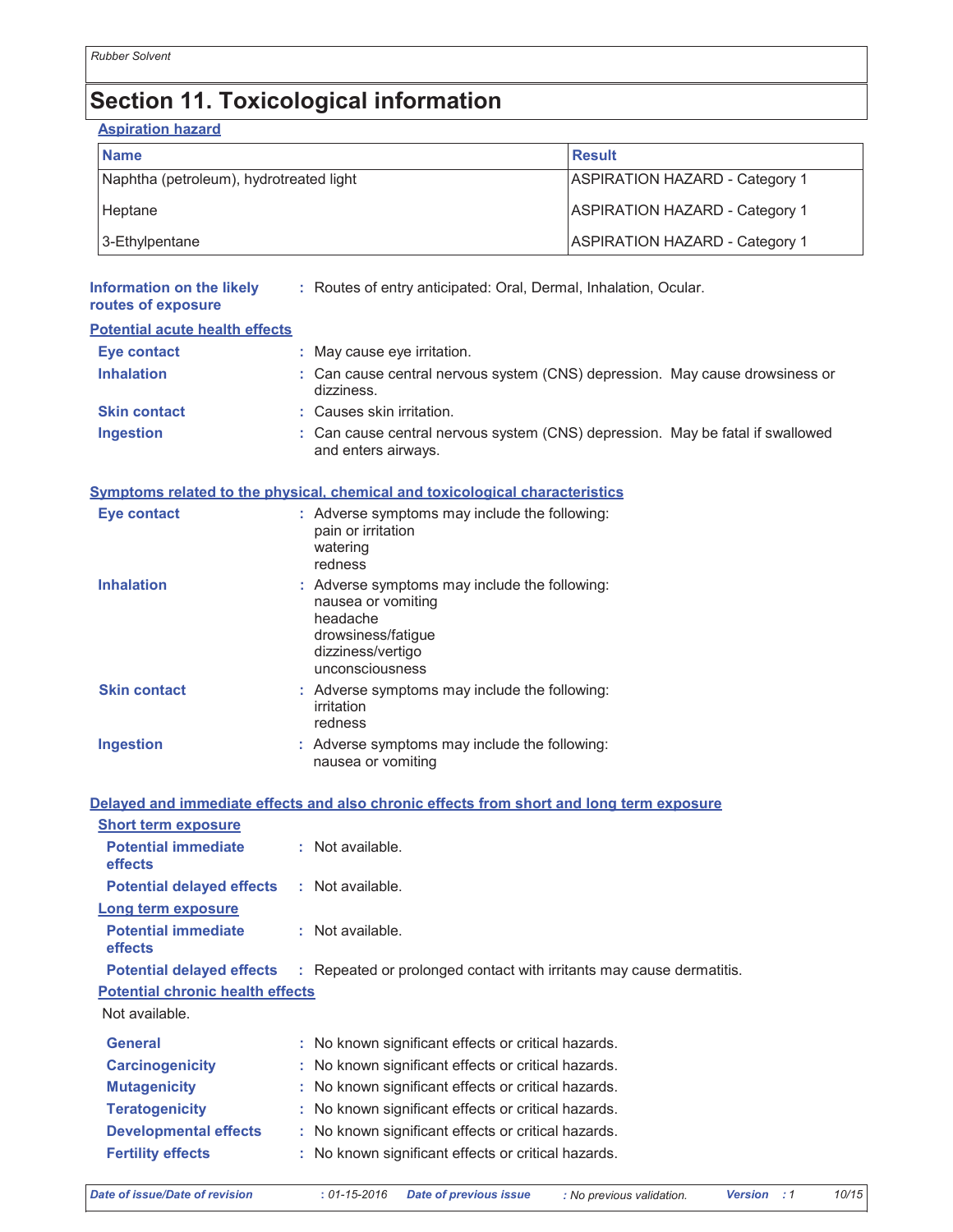## **Section 11. Toxicological information**

#### **Numerical measures of toxicity**

**Acute toxicity estimates** 

Not available.

.<br>Tanzania de la

## **Section 12. Ecological information**

| <b>TUAIGHY</b>                 |                                    |                                                                           |                 |
|--------------------------------|------------------------------------|---------------------------------------------------------------------------|-----------------|
| <b>Product/ingredient name</b> | <b>Result</b>                      | <b>Species</b>                                                            | <b>Exposure</b> |
| heptane                        | Acute LC50 375000 µg/l Fresh water | Fish - Oreochromis<br>mossambicus                                         | 96 hours        |
| Methylcyclohexane              | Acute LC50 5800 µg/l Marine water  | Fish - Morone saxatilis -<br>Juvenile (Fledgling, Hatchling,<br>Weanling) | 96 hours        |

#### **Persistence and degradability**

Not available.

#### **Bioaccumulative potential**

| <b>Product/ingredient name</b>             | $\mathsf{LogP}_\mathsf{ow}$ | <b>BCF</b> | <b>Potential</b> |
|--------------------------------------------|-----------------------------|------------|------------------|
| Naphtha (petroleum),<br>hydrotreated light | 2.1 to 5                    | 10 to 2500 | high             |
| heptane                                    | 4.66                        | 1552       | high             |
| Methylcyclohexane                          | 3.61                        | 112        | low              |

#### **Mobility in soil**

**Soil/water partition** : Not available. coefficient (Koc)

**Other adverse effects** 

: No known significant effects or critical hazards.

### **Section 13. Disposal considerations**

**Disposal methods** The generation of waste should be avoided or minimized wherever possible. Disposal of this product, solutions and any by-products should at all times comply with the requirements of environmental protection and waste disposal legislation and any federal, state and regional local authority requirements. Dispose of surplus and non-recyclable products via a licensed waste disposal contractor. Waste should not be disposed of untreated to the sewer unless fully compliant with the requirements of all authorities with jurisdiction. Waste packaging should be recycled. Incineration or landfill should only be considered when recycling is not feasible. This material and its container must be disposed of in a safe way. Care should be taken when handling emptied containers that have not been cleaned or rinsed out. Empty containers or liners may retain some product residues. Vapor from product residues may create a highly flammable or explosive atmosphere inside the container. Do not cut, weld or grind used containers unless they have been cleaned thoroughly internally. Avoid dispersal of spilled material and runoff and contact with soil, waterways, drains and sewers.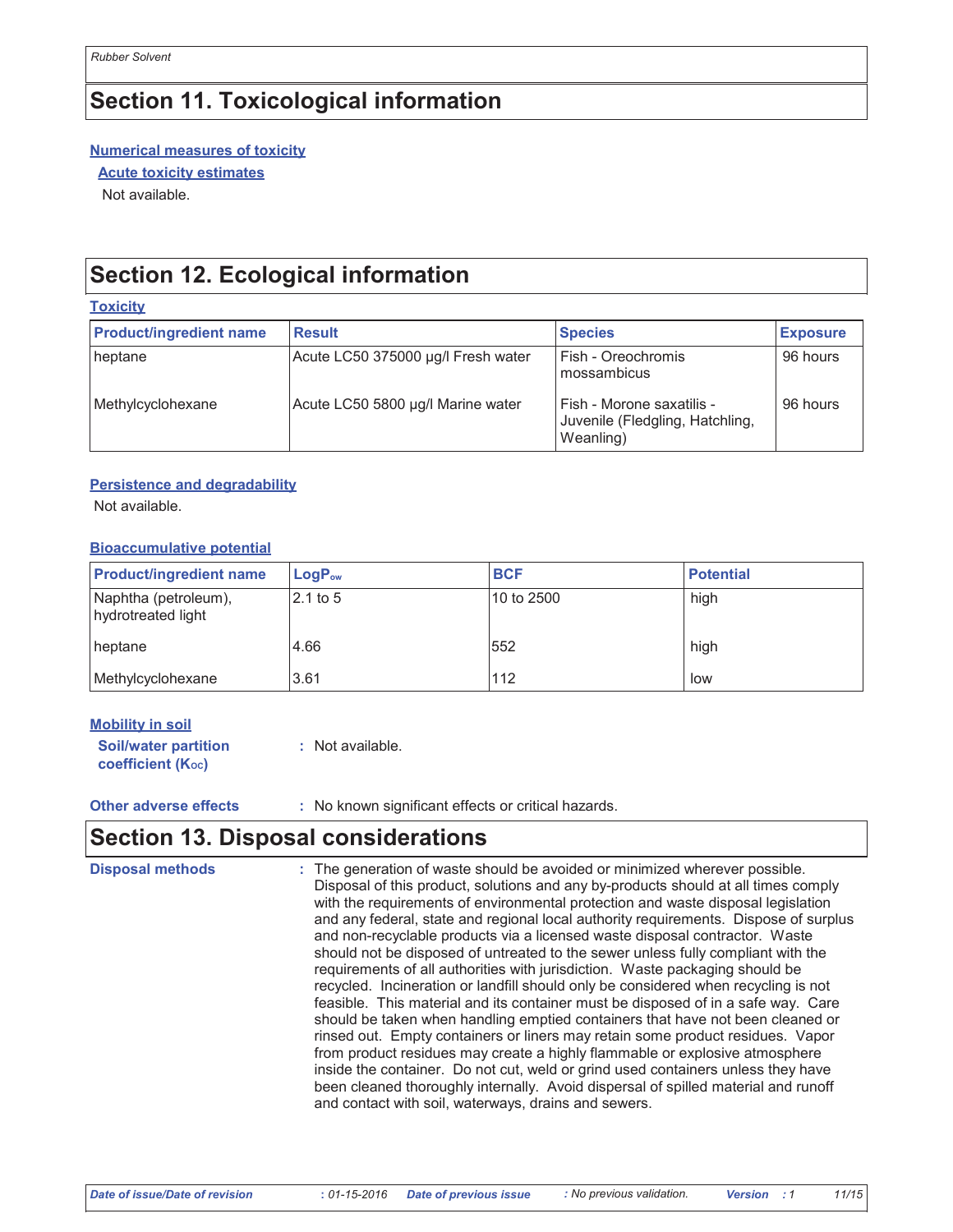## **Section 14. Transport information**

|                                      | <b>TDG</b><br><b>Classification</b>                                                                                                                                                                                                                                                               | <b>DOT</b><br><b>Classification</b>                                                                                                                                                                                                                                                                                                                                                                                                                                                                                                    |                | <b>IMDG</b>                                                                                                                                                     | <b>IATA</b>                                                                                                                                                                                                                                                                                                                                                                                                                                                                                   |
|--------------------------------------|---------------------------------------------------------------------------------------------------------------------------------------------------------------------------------------------------------------------------------------------------------------------------------------------------|----------------------------------------------------------------------------------------------------------------------------------------------------------------------------------------------------------------------------------------------------------------------------------------------------------------------------------------------------------------------------------------------------------------------------------------------------------------------------------------------------------------------------------------|----------------|-----------------------------------------------------------------------------------------------------------------------------------------------------------------|-----------------------------------------------------------------------------------------------------------------------------------------------------------------------------------------------------------------------------------------------------------------------------------------------------------------------------------------------------------------------------------------------------------------------------------------------------------------------------------------------|
| <b>UN number</b>                     | <b>UN1206</b>                                                                                                                                                                                                                                                                                     | <b>UN1206</b>                                                                                                                                                                                                                                                                                                                                                                                                                                                                                                                          |                | <b>UN1206</b>                                                                                                                                                   | <b>UN1206</b>                                                                                                                                                                                                                                                                                                                                                                                                                                                                                 |
| <b>UN proper</b><br>shipping name    | <b>HEPTANES</b>                                                                                                                                                                                                                                                                                   | Heptanes                                                                                                                                                                                                                                                                                                                                                                                                                                                                                                                               | $\overline{a}$ | <b>HEPTANES</b>                                                                                                                                                 | Heptanes                                                                                                                                                                                                                                                                                                                                                                                                                                                                                      |
| <b>Transport</b><br>hazard class(es) | 3                                                                                                                                                                                                                                                                                                 | 3                                                                                                                                                                                                                                                                                                                                                                                                                                                                                                                                      |                | 3                                                                                                                                                               | 3                                                                                                                                                                                                                                                                                                                                                                                                                                                                                             |
| Label                                |                                                                                                                                                                                                                                                                                                   | ⊻                                                                                                                                                                                                                                                                                                                                                                                                                                                                                                                                      |                |                                                                                                                                                                 |                                                                                                                                                                                                                                                                                                                                                                                                                                                                                               |
| <b>Packing group</b>                 | $\vert\vert$                                                                                                                                                                                                                                                                                      | $\ensuremath{\mathsf{II}}$                                                                                                                                                                                                                                                                                                                                                                                                                                                                                                             | $\overline{a}$ | $\mathbf{  }$                                                                                                                                                   | $\mathbf{II}$                                                                                                                                                                                                                                                                                                                                                                                                                                                                                 |
| <b>Environmental</b><br>hazards      | No.                                                                                                                                                                                                                                                                                               | Yes.                                                                                                                                                                                                                                                                                                                                                                                                                                                                                                                                   |                | Marine Pollutant:<br>Yes                                                                                                                                        | No.                                                                                                                                                                                                                                                                                                                                                                                                                                                                                           |
| <b>Additional</b><br>information     | Product classified<br>as per the<br>following sections<br>of the<br>Transportation of<br>Dangerous Goods<br>Regulations: 2.<br>18-2.19 (Class 3).<br><b>Explosive Limit</b><br>and Limited<br><b>Quantity Index</b><br>1<br><b>Passenger</b><br><b>Carrying Road or</b><br><b>Rail Index</b><br>5 | This product is<br>not regulated as<br>a marine pollutant<br>when transported<br>on inland<br>waterways in<br>sizes of ≤5 L or<br>$\leq$ 5 kg or by road,<br>rail, or inland air<br>in non-bulk sizes,<br>provided the<br>packagings meet<br>the general<br>provisions of §§<br>173.24 and 173.<br>24a.<br><b>Limited quantity</b><br>Yes.<br><b>Packaging</b><br>instruction<br>Passenger<br>aircraft<br>Quantity limitation:<br>5L<br>Cargo aircraft<br>Quantity limitation:<br>60 L<br><b>Special</b><br>provisions<br>IB2, T4, TP1 | $\overline{a}$ | The marine<br>pollutant mark is<br>not required<br>when transported<br>in sizes of $\leq 5$ L or<br>$≤5$ kg.<br><b>Emergency</b><br>schedules (EmS)<br>F-E, S-D | The<br>environmentally<br>hazardous<br>substance mark<br>may appear if<br>required by other<br>transportation<br>regulations.<br>Passenger and<br><b>Cargo Aircraft</b><br>Quantity limitation:<br>5L<br>Packaging<br>instructions: 353<br><b>Cargo Aircraft</b><br><b>Only</b> Quantity<br>limitation: 60 L<br>Packaging<br>instructions: 364<br><b>Limited</b><br><b>Quantities -</b><br><b>Passenger</b><br><b>Aircraft</b> Quantity<br>limitation: 1 L<br>Packaging<br>instructions: Y341 |

 $12/15$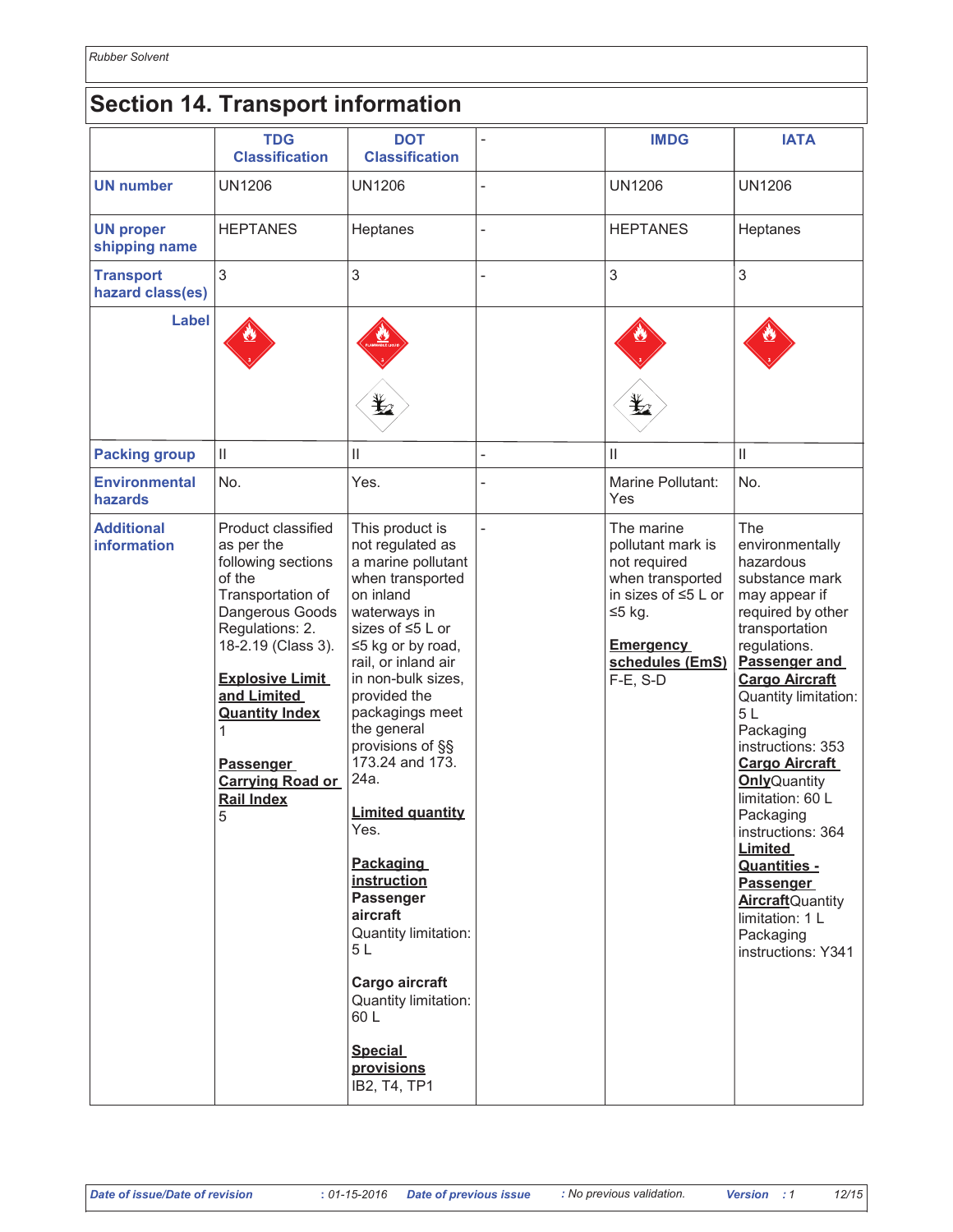*Rubber Solvent*

### **Section 14. Transport information**

|                                                                                  | Special precautions for user : Transport within user's premises: always transport in closed containers that are<br>upright and secure. Ensure that persons transporting the product know what to do in<br>the event of an accident or spillage. |
|----------------------------------------------------------------------------------|-------------------------------------------------------------------------------------------------------------------------------------------------------------------------------------------------------------------------------------------------|
| <b>Transport in bulk according : Not available.</b><br>to Annex II of MARPOL and |                                                                                                                                                                                                                                                 |

the **IBC** Code

### **Section 15. Regulatory information**

| <b>U.S. Federal regulations</b>                                                   | : TSCA 8(a) PAIR: n-Heptane; Methylcyclohexane<br>TSCA 8(a) CDR Exempt/Partial exemption: All components are listed or exempted.<br>United States inventory (TSCA 8b): All components are listed or exempted.<br>Clean Water Act (CWA) 307: Toluene; ethylbenzene; benzene<br>Clean Water Act (CWA) 311: Toluene; ethylbenzene; benzene |                       |                                         |                 |                                       |                                       |  |
|-----------------------------------------------------------------------------------|-----------------------------------------------------------------------------------------------------------------------------------------------------------------------------------------------------------------------------------------------------------------------------------------------------------------------------------------|-----------------------|-----------------------------------------|-----------------|---------------------------------------|---------------------------------------|--|
| <b>Clean Air Act Section 112</b><br>(b) Hazardous Air<br><b>Pollutants (HAPS)</b> | : Not listed                                                                                                                                                                                                                                                                                                                            |                       |                                         |                 |                                       |                                       |  |
| <b>Clean Air Act Section 602</b><br><b>Class I Substances</b>                     | : Not listed                                                                                                                                                                                                                                                                                                                            |                       |                                         |                 |                                       |                                       |  |
| <b>Clean Air Act Section 602</b><br><b>Class II Substances</b>                    | : Not listed                                                                                                                                                                                                                                                                                                                            |                       |                                         |                 |                                       |                                       |  |
| <b>DEA List I Chemicals</b><br>(Precursor Chemicals)                              | : Not listed                                                                                                                                                                                                                                                                                                                            |                       |                                         |                 |                                       |                                       |  |
| <b>DEA List II Chemicals</b><br><b>(Essential Chemicals)</b>                      | : Not listed                                                                                                                                                                                                                                                                                                                            |                       |                                         |                 |                                       |                                       |  |
| <b>SARA 302/304</b>                                                               |                                                                                                                                                                                                                                                                                                                                         |                       |                                         |                 |                                       |                                       |  |
| <b>Composition/information on ingredients</b>                                     |                                                                                                                                                                                                                                                                                                                                         |                       |                                         |                 |                                       |                                       |  |
| No products were found.                                                           |                                                                                                                                                                                                                                                                                                                                         |                       |                                         |                 |                                       |                                       |  |
| <b>SARA 304 RQ</b>                                                                | : Not applicable.                                                                                                                                                                                                                                                                                                                       |                       |                                         |                 |                                       |                                       |  |
| <b>SARA 311/312</b>                                                               |                                                                                                                                                                                                                                                                                                                                         |                       |                                         |                 |                                       |                                       |  |
| <b>Classification</b>                                                             | $:$ Fire hazard<br>Immediate (acute) health hazard                                                                                                                                                                                                                                                                                      |                       |                                         |                 |                                       |                                       |  |
| <b>Composition/information on ingredients</b>                                     |                                                                                                                                                                                                                                                                                                                                         |                       |                                         |                 |                                       |                                       |  |
| <b>Name</b>                                                                       | $\frac{9}{6}$                                                                                                                                                                                                                                                                                                                           | <b>Fire</b><br>hazard | <b>Sudden</b><br>release of<br>pressure | <b>Reactive</b> | <b>Immediate</b><br>(acute)<br>health | <b>Delayed</b><br>(chronic)<br>health |  |

|                                                         |                                                                                                                                                                                           | nazaroi                | <b>Telease of</b><br>pressure |                           | (acute)<br>health<br>hazard | (Chronic)<br>health<br>hazard |
|---------------------------------------------------------|-------------------------------------------------------------------------------------------------------------------------------------------------------------------------------------------|------------------------|-------------------------------|---------------------------|-----------------------------|-------------------------------|
| n-Heptane                                               | $30 - 45$                                                                                                                                                                                 | Yes.                   | No.                           | No.                       | Yes.                        | No.                           |
| 3-methylhexane                                          | $0 - 30$                                                                                                                                                                                  | Yes.                   | No.                           | No.                       | Yes.                        | No.                           |
| Methylcyclohexane                                       | $0 - 20$                                                                                                                                                                                  | Yes.                   | No.                           | No.                       | Yes.                        | No.                           |
| 2-Methylhexane                                          | $0 - 15$                                                                                                                                                                                  | Yes.                   | No.                           | No.                       | Yes.                        | No.                           |
| 3-Ethylpentane                                          | $0 - 5$                                                                                                                                                                                   | Yes.                   | No.                           | No.                       | Yes.                        | No.                           |
| 2,3-Dimethylpentane                                     | $0 - 5$                                                                                                                                                                                   | No.                    | No.                           | No.                       | Yes.                        | No.                           |
| <b>United State regulations</b><br><b>Massachusetts</b> | : The following components are listed: HEPTANE (N-HEPTANE); 3-METHYLHEXANE;<br>METHYLCYCLOHEXANE; ISOHEPTANE; 2,3-DIMETHYLPENTANE                                                         |                        |                               |                           |                             |                               |
| <b>New York</b>                                         | : None of the components are listed.                                                                                                                                                      |                        |                               |                           |                             |                               |
| <b>New Jersey</b>                                       | : The following components are listed: n-HEPTANE; HEPTANE; 3-METHYLHEXANE;<br>HEXANE, 3-METHYL-; METHYLCYCLOHEXANE; CYCLOHEXANE, METHYL-; 2,<br>3-DIMETHYLPENTANE; PENTANE, 2,3-DIMETHYL- |                        |                               |                           |                             |                               |
| <b>Pennsylvania</b>                                     | : The following components are listed: HEPTANE; HEXANE, 3-METHYL-;<br>CYCLOHEXANE, METHYL-; HEXANE, 2-METHYL-; PENTANE, 2,3-DIMETHYL-                                                     |                        |                               |                           |                             |                               |
| Date of issue/Date of revision                          | $: 01 - 15 - 2016$                                                                                                                                                                        | Date of previous issue |                               | : No previous validation. | Version : 1                 | 13/15                         |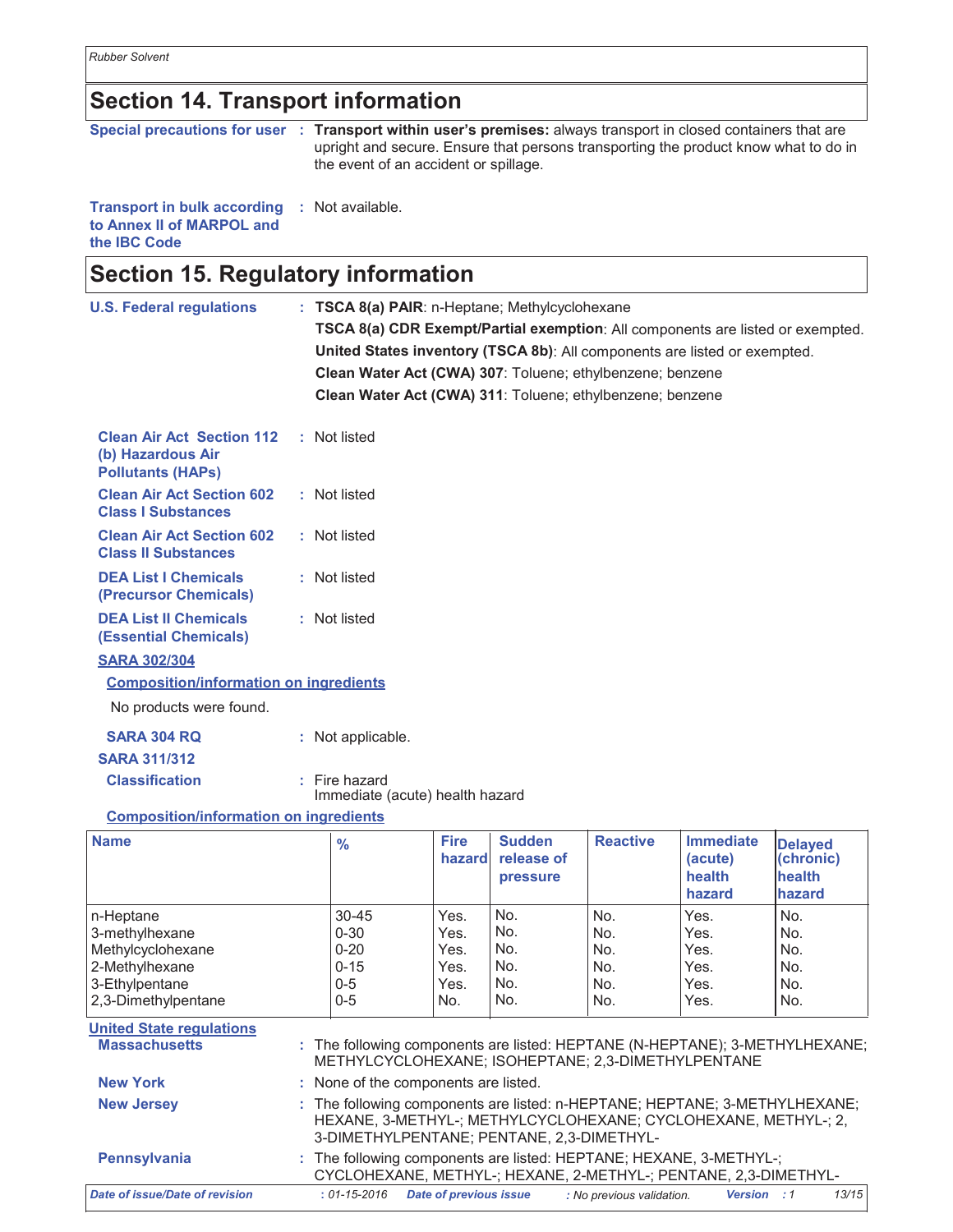## **Section 15. Regulatory information**

#### California Prop. 65

WARNING: This product contains less than 0.1% of a chemical known to the State of California to cause cancer. WARNING: This product contains less than 1% of a chemical known to the State of California to cause birth defects or other reproductive harm.

| <b>Ingredient name</b> | <b>Cancer</b> | <b>Reproductive</b> | No significant risk<br>level                                     | <b>Maximum</b><br>acceptable dosage<br>level       |
|------------------------|---------------|---------------------|------------------------------------------------------------------|----------------------------------------------------|
| Toluene                | No.           | Yes.                | No.                                                              | $7000 \mu g/day$<br>(ingestion)                    |
| ethylbenzene           | Yes.          | No.                 | 41 µg/day (ingestion)<br>54 µg/day<br>(inhalation)               | No.                                                |
| benzene                | Yes.          | Yes.                | $6.4 \mu g/day$<br>(ingestion)<br>$13 \mu g/day$<br>(inhalation) | 24 µg/day (ingestion)<br>49 µg/day<br>(inhalation) |

|                                                                            |                                          |  | 13 µg/day<br>(inhalation)                                                                                                                                   | 49 µg/day<br>(inhalation) |  |
|----------------------------------------------------------------------------|------------------------------------------|--|-------------------------------------------------------------------------------------------------------------------------------------------------------------|---------------------------|--|
| <b>Canadian lists</b>                                                      |                                          |  |                                                                                                                                                             |                           |  |
| <b>Canadian NPRI</b>                                                       |                                          |  | : The following components are listed: Heptane (all isomers); Heptane (all isomers);<br>Heptane (all isomers); Heptane (all isomers); Heptane (all isomers) |                           |  |
| <b>CEPA Toxic substances</b>                                               | : None of the components are listed.     |  |                                                                                                                                                             |                           |  |
| <b>Canada inventory</b>                                                    | : All components are listed or exempted. |  |                                                                                                                                                             |                           |  |
| <b>International regulations</b>                                           |                                          |  |                                                                                                                                                             |                           |  |
| <b>Chemical Weapon Convention List Schedules I, II &amp; III Chemicals</b> |                                          |  |                                                                                                                                                             |                           |  |
| Not listed.                                                                |                                          |  |                                                                                                                                                             |                           |  |
| <b>Montreal Protocol (Annexes A, B, C, E)</b>                              |                                          |  |                                                                                                                                                             |                           |  |
| Not listed.                                                                |                                          |  |                                                                                                                                                             |                           |  |
| <b>Stockholm Convention on Persistent Organic Pollutants</b>               |                                          |  |                                                                                                                                                             |                           |  |

Not listed.

| <b>Inventory list</b>    |                                                                                      |
|--------------------------|--------------------------------------------------------------------------------------|
| <b>Australia</b>         | : All components are listed or exempted.                                             |
| <b>China</b>             | : All components are listed or exempted.                                             |
| <b>Europe</b>            | : All components are listed or exempted.                                             |
| Japan                    | : Japan inventory (ENCS): Not determined.<br>Japan inventory (ISHL): Not determined. |
| <b>Malaysia</b>          | : All components are listed or exempted.                                             |
| <b>New Zealand</b>       | : All components are listed or exempted.                                             |
| <b>Philippines</b>       | : All components are listed or exempted.                                             |
| <b>Republic of Korea</b> | : All components are listed or exempted.                                             |
| Taiwan                   | : All components are listed or exempted.                                             |

**Turkey** : Not determined.

| <b>United States</b> | All components are listed or exempted. |  |
|----------------------|----------------------------------------|--|
|                      |                                        |  |

## **Section 16. Other information**

| <b>History</b>                    |                                                                                  |             |       |
|-----------------------------------|----------------------------------------------------------------------------------|-------------|-------|
| Date of printing                  | $: 01 - 15 - 2016$                                                               |             |       |
| Date of issue/Date of<br>revision | $: 01 - 15 - 2016$                                                               |             |       |
| Date of previous issue            | : No previous validation.                                                        |             |       |
| <b>Version</b>                    | $\therefore$ 1                                                                   |             |       |
| Date of issue/Date of revision    | : No previous validation.<br><b>Date of previous issue</b><br>$: 01 - 15 - 2016$ | Version : 1 | 14/15 |